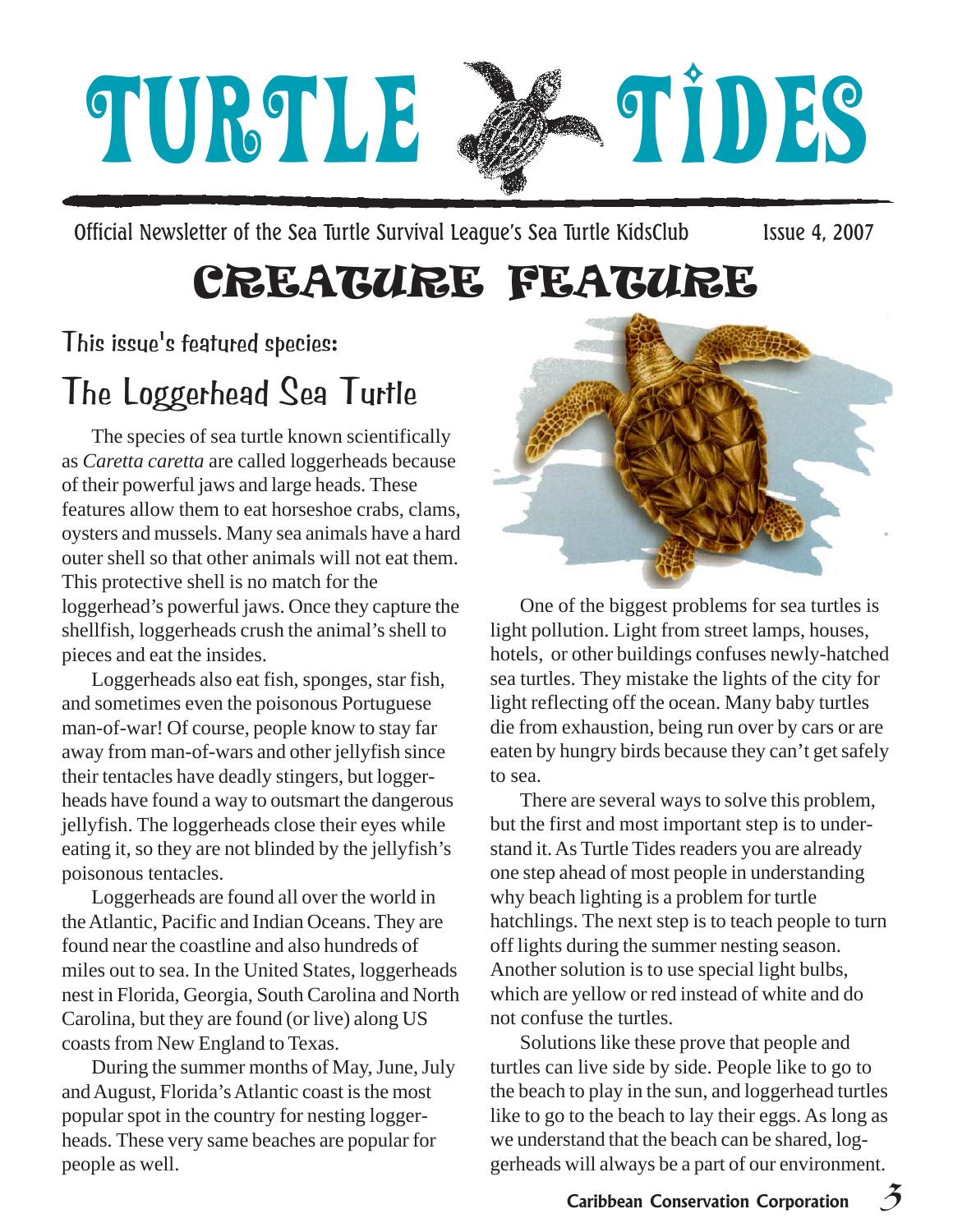### Your Own Turtle Story

What do you think this turtle is doing? With your crayons or colored pencils, draw in a background to tell a story about this turtle. Is this a female turtle getting ready to nest? Or a turtle looking for food? Is this turtle swimming with other ocean creatures? Or just looking for a place to take a

nap? Send in your completed drawing to Turtle Tides Editor, CCC, 4424 NW 13th St, Ste B11, Gainesville, FL 32609. The most creative "story" will win a prize and be featured in the Velador newsletter.



### Turtle Anagrams

An anagram is a puzzle in which you make new words from one original word. Below are the common names of four different species of sea turtles. See how many new words you can create, we made a few just to get you started.

### **LEATHERBACK LOGGERHEAD KEMP'S RIDLEY HAWKSBILL**

 1. \_\_\_\_\_\_\_\_\_\_\_\_\_\_\_ **BATHE PILE GOLD** 1. \_ \_\_\_\_\_\_\_\_ 2. \_\_\_\_\_\_\_\_\_\_\_\_\_\_\_ 3. \_\_\_\_\_\_\_\_\_\_\_\_\_\_\_ 4. \_\_\_\_\_\_\_\_\_\_\_\_\_\_\_ 5. \_\_\_\_\_\_\_\_\_\_\_\_\_\_\_ 6. \_\_\_\_\_\_\_\_\_\_\_\_\_\_\_ 7. \_\_\_\_\_\_\_\_\_\_\_\_\_\_\_ 8. \_\_\_\_\_\_\_\_\_\_\_\_\_\_\_ 9. \_\_\_\_\_\_\_\_\_\_\_\_\_\_\_ 10. \_\_\_\_\_\_\_\_\_\_\_\_\_\_\_ 11. \_\_\_\_\_\_\_\_\_\_\_\_\_\_\_ 12. \_\_\_\_\_\_\_\_\_\_\_\_\_\_\_ 13. \_\_\_\_\_\_\_\_\_\_\_\_\_\_\_ 14. \_\_\_\_\_\_\_\_\_\_\_\_\_\_\_ 15. \_\_\_\_\_\_\_\_\_\_\_\_\_\_\_

| 1.                     | GOLD                                                                                                                                                                                                                                 |
|------------------------|--------------------------------------------------------------------------------------------------------------------------------------------------------------------------------------------------------------------------------------|
| 2.                     |                                                                                                                                                                                                                                      |
| 3.                     |                                                                                                                                                                                                                                      |
| 4.                     |                                                                                                                                                                                                                                      |
| 5.                     |                                                                                                                                                                                                                                      |
| 6.                     | <u> 1989 - Andrea Station Andrea Station Andrea Station Andrea Station Andrea Station Andrea Station Andrea Station Andrea Station Andrea Station Andrea Station Andrea Station Andrea Station Andrea Station Andrea Station And</u> |
| 7.                     |                                                                                                                                                                                                                                      |
| 8.                     |                                                                                                                                                                                                                                      |
| 9.                     |                                                                                                                                                                                                                                      |
|                        |                                                                                                                                                                                                                                      |
|                        | 11. $\qquad \qquad$                                                                                                                                                                                                                  |
|                        | 12. $\qquad \qquad$                                                                                                                                                                                                                  |
|                        |                                                                                                                                                                                                                                      |
| 14. $\qquad \qquad \_$ |                                                                                                                                                                                                                                      |
| 15.                    |                                                                                                                                                                                                                                      |

 $1.$   $\blacksquare$  2. \_\_\_\_\_\_\_\_\_\_\_\_\_\_\_ 3. \_\_\_\_\_\_\_\_\_\_\_\_\_\_\_ 4. \_\_\_\_\_\_\_\_\_\_\_\_\_\_\_ 5. \_\_\_\_\_\_\_\_\_\_\_\_\_\_\_ 6. \_\_\_\_\_\_\_\_\_\_\_\_\_\_\_ 7. \_\_\_\_\_\_\_\_\_\_\_\_\_\_\_ 8. \_\_\_\_\_\_\_\_\_\_\_\_\_\_\_ 9. \_\_\_\_\_\_\_\_\_\_\_\_\_\_\_ 10. \_\_\_\_\_\_\_\_\_\_\_\_\_\_\_ 11. \_\_\_\_\_\_\_\_\_\_\_\_\_\_\_ 12. \_\_\_\_\_\_\_\_\_\_\_\_\_\_\_ 13. \_\_\_\_\_\_\_\_\_\_\_\_\_\_\_ 14. \_\_\_\_\_\_\_\_\_\_\_\_\_\_\_ 15. \_\_\_\_\_\_\_\_\_\_\_\_\_\_\_

 2. \_\_\_\_\_\_\_\_\_\_\_\_\_\_\_ 3. \_\_\_\_\_\_\_\_\_\_\_\_\_\_\_  $4.$  5. \_\_\_\_\_\_\_\_\_\_\_\_\_\_\_ 6. \_\_\_\_\_\_\_\_\_\_\_\_\_\_\_ 7. \_\_\_\_\_\_\_\_\_\_\_\_\_\_\_ 8. \_\_\_\_\_\_\_\_\_\_\_\_\_\_\_ 9. \_\_\_\_\_\_\_\_\_\_\_\_\_\_\_ 10. \_\_\_\_\_\_\_\_\_\_\_\_\_\_\_ 11. \_\_\_\_\_\_\_\_\_\_\_\_\_\_\_  $12.$ 13. \_\_\_\_\_\_\_\_\_\_\_\_\_\_\_  $14.$ 15. \_\_\_\_\_\_\_\_\_\_\_\_\_\_\_